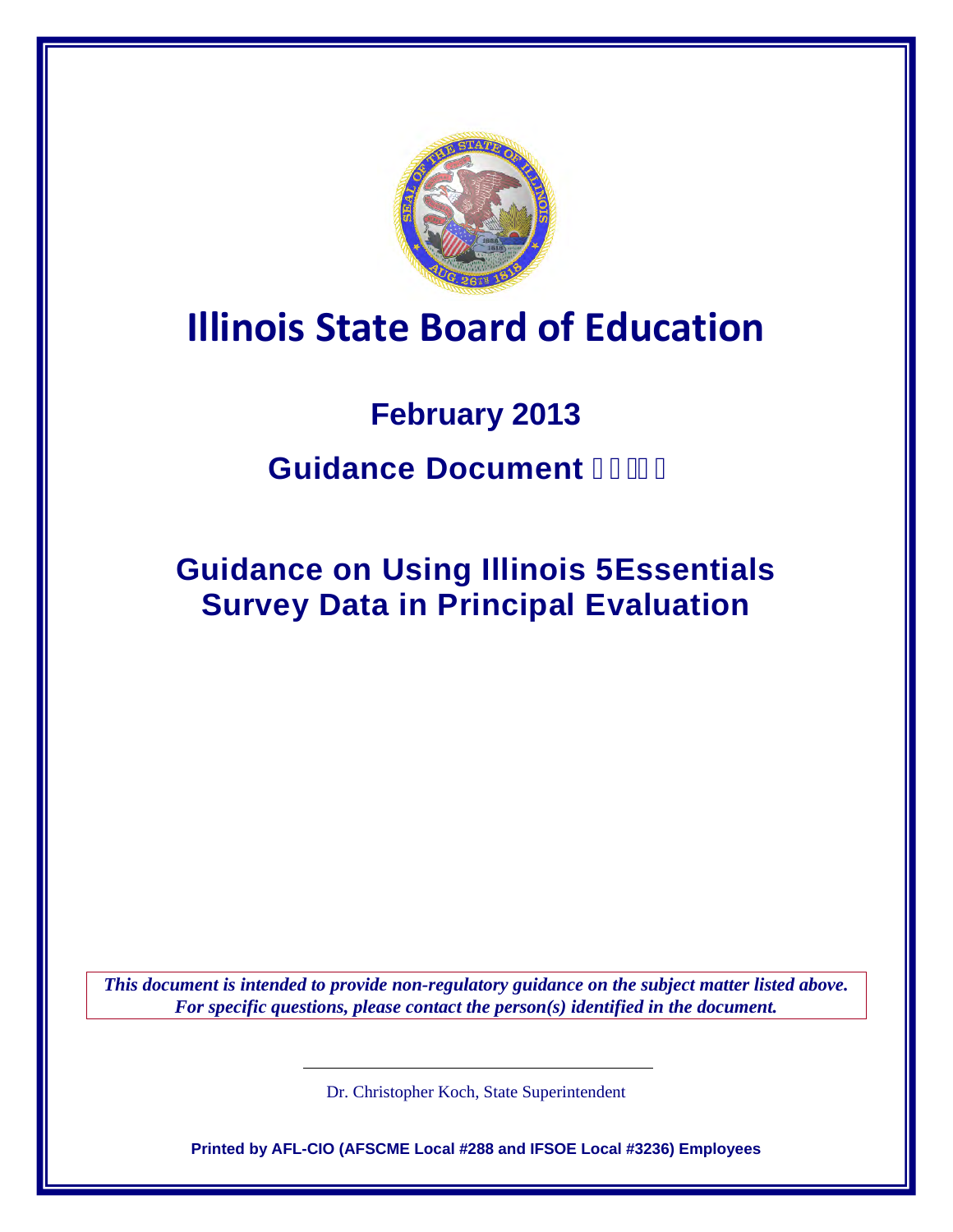

# **Guidance on Using** *Illinois 5Essentials Survey* **Data in Principal Evaluation**

### **Subject**

Use of information from the *Illinois 5Essentials Survey* in principal evaluation

## **Type of Guidance**

Sec 2-3.153 of Senate Bill 7 (PA 97-0008) calls for a survey of learning conditions in all schools. The Illinois State Board of Education awarded a contract to the University of Chicago Consortium on Chicago School Research to survey students in Grades 6–12, teachers, and parents in all Illinois schools beginning in the 2012–13 school year. This guidance document is intended to inform school districts about how survey data should be used in the evaluation of school principals and assistant principals.

### **Explanation**

The *[Illinois 5Essentials Survey](http://uchicagoimpact.org/5essentials/)* was developed by the University of Chicago Consortium on Chicago School Research to measure key aspects of school organizational culture. The State of Illinois has adopted the *5Essentials Survey* to provide stakeholders with this information. A common school climate survey for Illinois provides a basis for cross-district collaboration and a focal point for principal professional goal setting and professional development. The *Illinois 5Essentials Survey* should be used by school districts to:

- Provide school- and district-level leaders with feedback about school improvement efforts.
- Assist school leadership teams to articulate school growth goals.
- Inform principals' professional growth plans.
- Provide school staff and other stakeholders with a basis for discussion of school climate.

Because of the timing of the data release and the focus of the data on school improvement planning, the *Illinois 5Essentials Survey* data *can be used as part of goal setting* within the principal evaluation process and *not as a separate, weighted outcome measure* combined in the principal's summative score.

#### **Example**

The *Illinois 5Essentials Survey* may indicate that teachers in a particular school believe they do not have access to high-quality professional development opportunities. The *5Essentials School Report* helps the school leadership team identify a problem within the school that the team